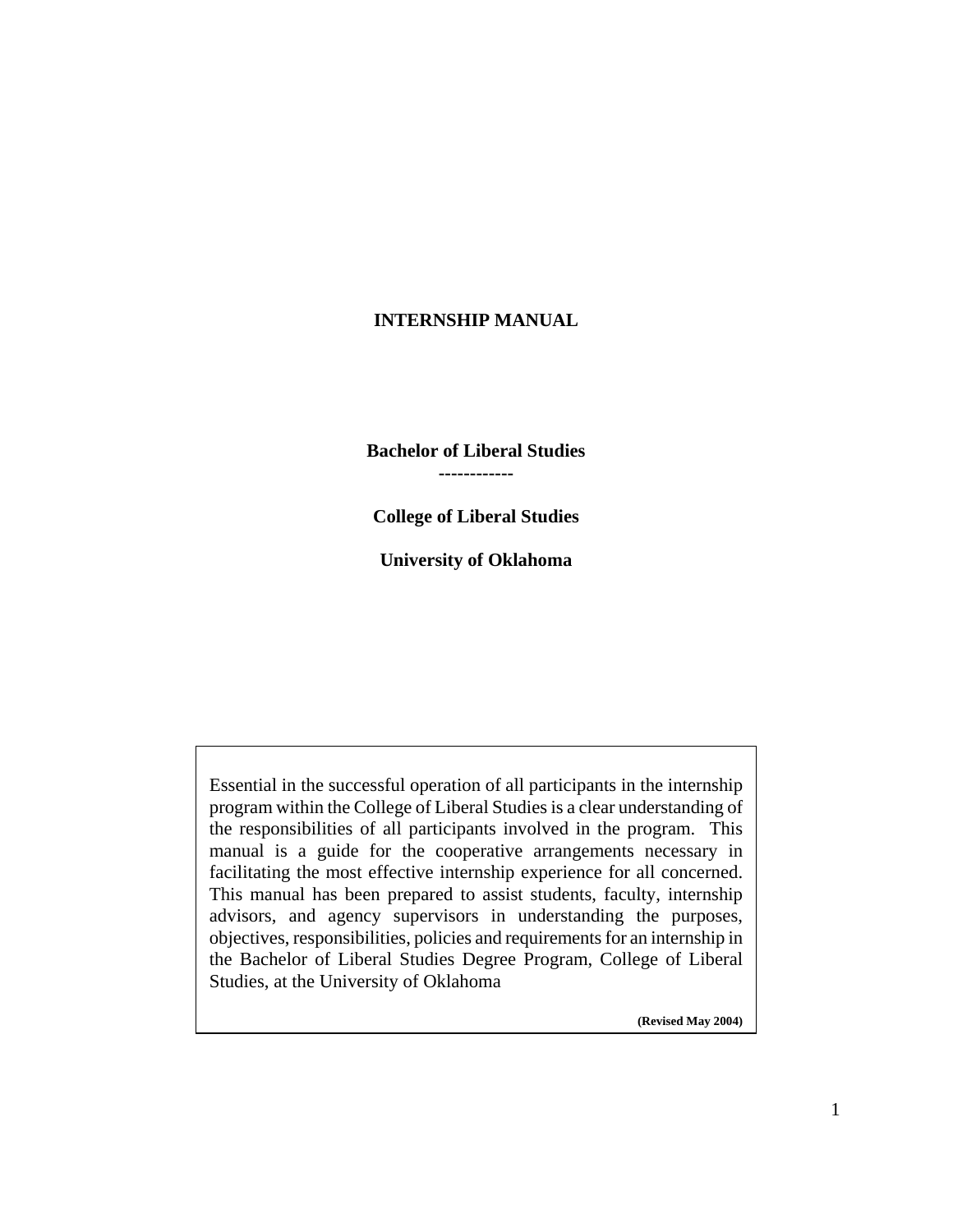### **Bachelor of Liberal Studies**

### **University of Oklahoma**

## **PURPOSE OF THE INTERNSHIP PROGRAM**

The purpose of the internship program is to provide a planned transition from the university curriculum to a personal and professional setting in a students' area of interest. During the internship experience, the student will test the practical application of the theories of academic learning in the professional setting under the guidance and supervision of both a professional staff member and a university faculty advisor. As a part of the internship experience, the student will be evaluated on his/her work attributes and contributions in the assigned work or community setting. The student will have the opportunity to continually interact with the staff in the setting and periodically with the faculty in assessing his/her skills, accomplishments, and professional growth.

### **OBJECTIVES OF THE INTERNSHIP**

### Student Objectives

For the student, the Internship experience:

- 1. provides an opportunity to engage in on-the-job application of classroom theories and techniques;
- 2. assists in developing added value skills in an area of interest and in the planning and organization of a related service or community activity;
- 3. provides opportunities to undertake challenging and stimulating tasks which often entail a significant contribution to the quality of life for persons served by the organization in which one serves their internship;
- 4. identifies strengths and weaknesses of professional behavior;
- 5. allows him/her to enter the professional world gradually, under competent supervision and guidance;
- 6. presents an opportunity to interact with and learn from professional practitioners in their area of expertise;
- 7. offers a situation in which to learn and investigate human interaction; and
- 8. provides an opportunity to evaluate the field of the organization as a professional career.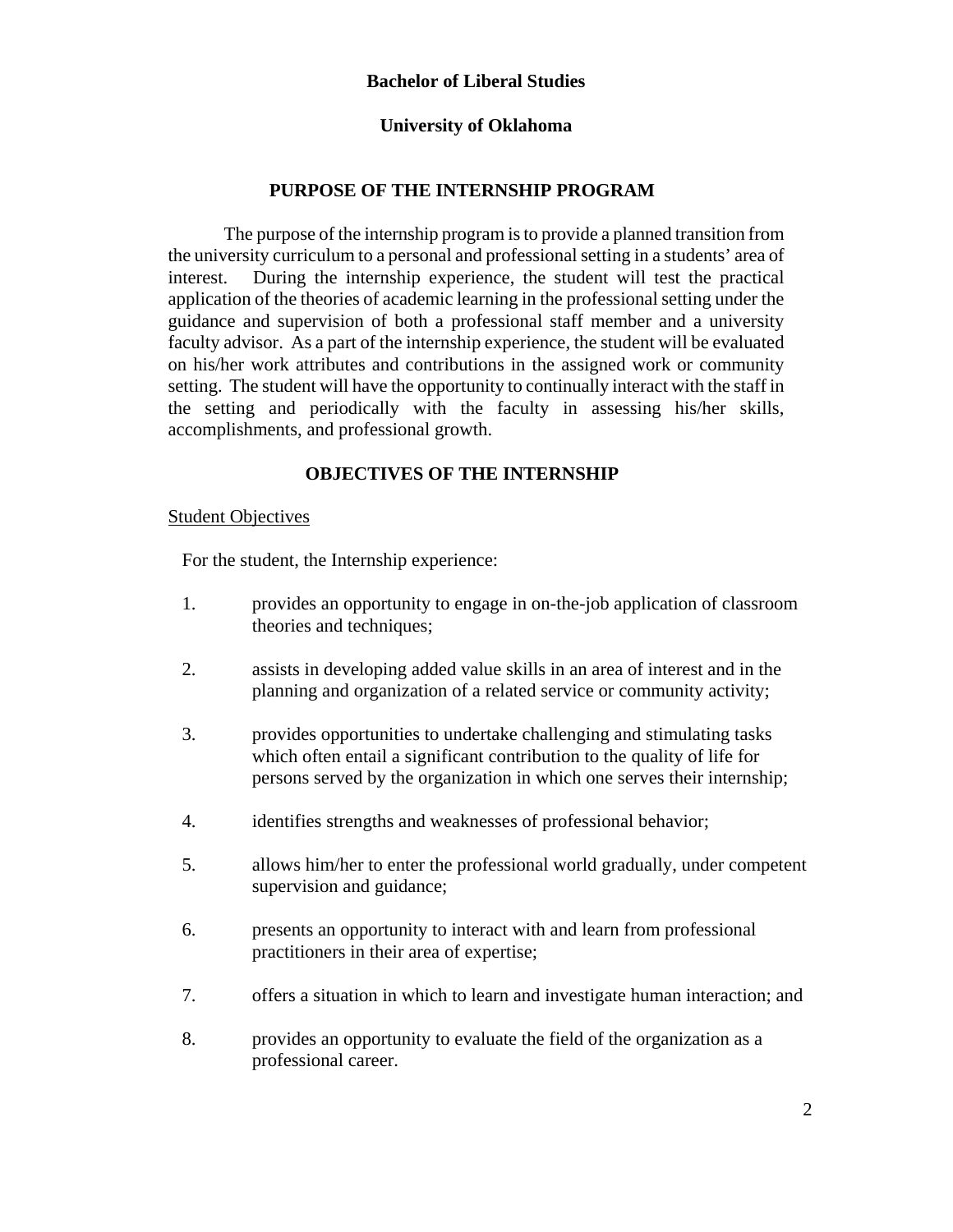### Agency Objectives

For the agency, the Internship experience:

- 1. offers practitioners the chance to provide expertise relative to theory and practice obtained in the classroom setting;
- 2. offers the opportunity to improve in-service training for permanent employees;
- 3. allows employers an opportunity to survey and evaluate prospective employees;
- 4. provides an expanded ability to serve clientele through the contributions of the student;
- 5. provides opportunities to establish cooperative relationships which extend beyond the Internship program;
- 6. provides a means of comparing in-class preparation (of the students) with what is practiced by the agency; and
- 7. provides an opportunity to be a partner in the preparation of future professionals.

### Faculty Advisor Objectives

- 1. provides a laboratory setting for the testing and application of theoretical models;
- 2. strengthens the educational process of preparing future professionals;
- 3. assists in the development of a cooperative working relationship between educators and practitioners;
- 4. offers a means of assessing the quality and relevance of classroom courses;
- 5. provides an opportunity to evaluate the student's needs, abilities and progress in their professional development;
- 6. facilitates sharing of resources and pursuit of common goals with professional agencies and institutions;
- 7. provides the faculty with up-to-date information on programs currently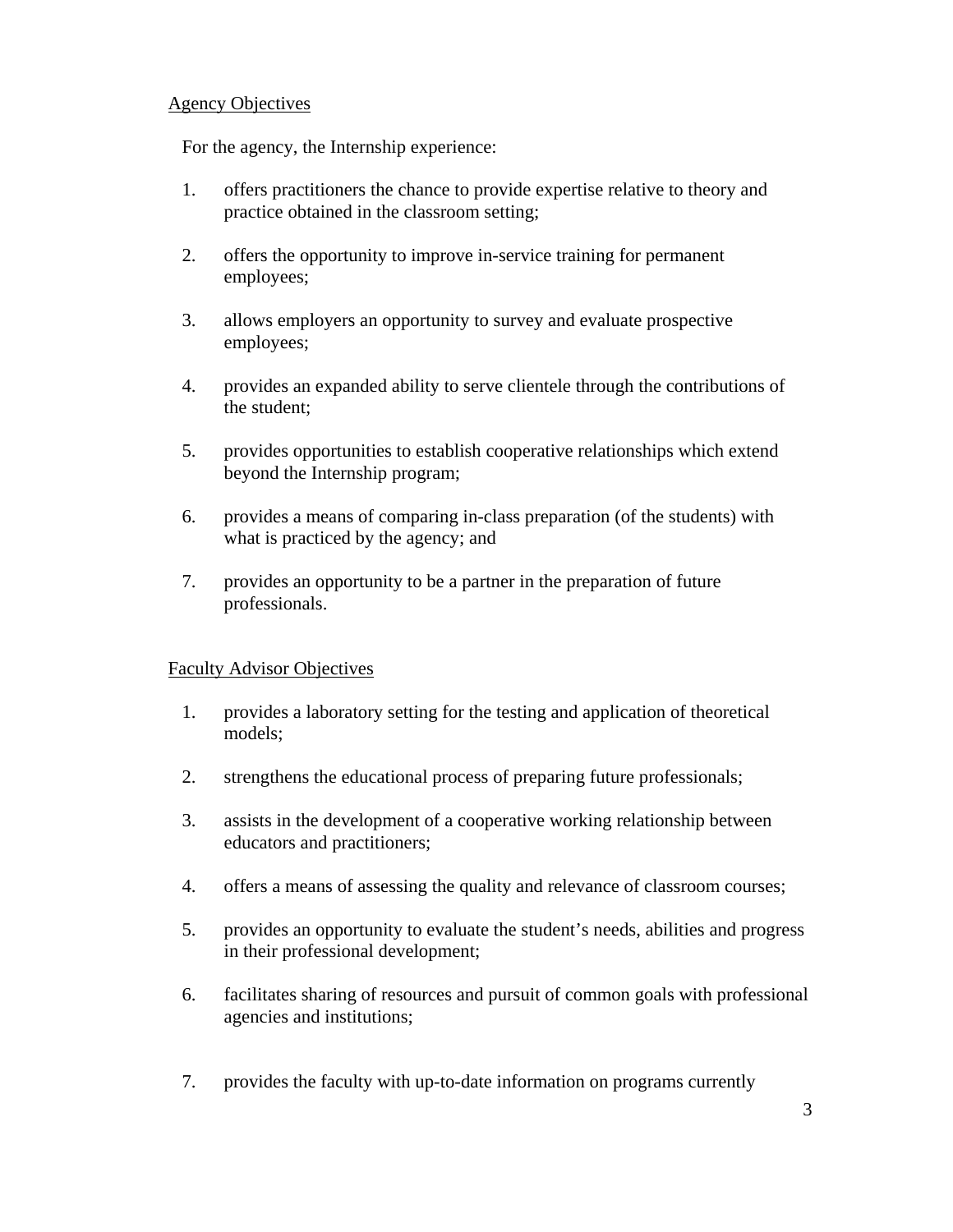existing within the range of university contact so as to keep abreast of issues, problems, and innovations of professionals in the field; and

8. notes the primary educational concern of the curriculum as the preparation of people to advance within the realm of the profession.

# **RESPONSIBILITIES**

## Student Responsibilities

During Internship, the student should:

- 1. conduct himself/herself as a member of the agency, within the policies and expectations of the agency;
- 2. conduct himself/herself professionally and personably at all times in contact with staff and clientele;
- 3. strive toward higher levels of personal and professional growth;
- 4. complete and submit all Internship reports, following specified guidelines, within the designated time requirements; and
- 5. notify the agency supervisor and/or curriculum supervisor immediately if a situation warrants special attention.

### Agency Responsibilities

During Internship, the agency should:

- 1. provide the best possible environment for working and learning;
- 2. help the student develop goals and objectives, including the determination of specific duties and assignments;
- 3. evaluate in writing, the student's work and performance and interpret for the student the content of this evaluation;
- 4. assume shared responsibility with the curriculum supervisor for relationships between the curriculum and the agency in regard to Internship;
- 5. confer with the student periodically as to his/her progress;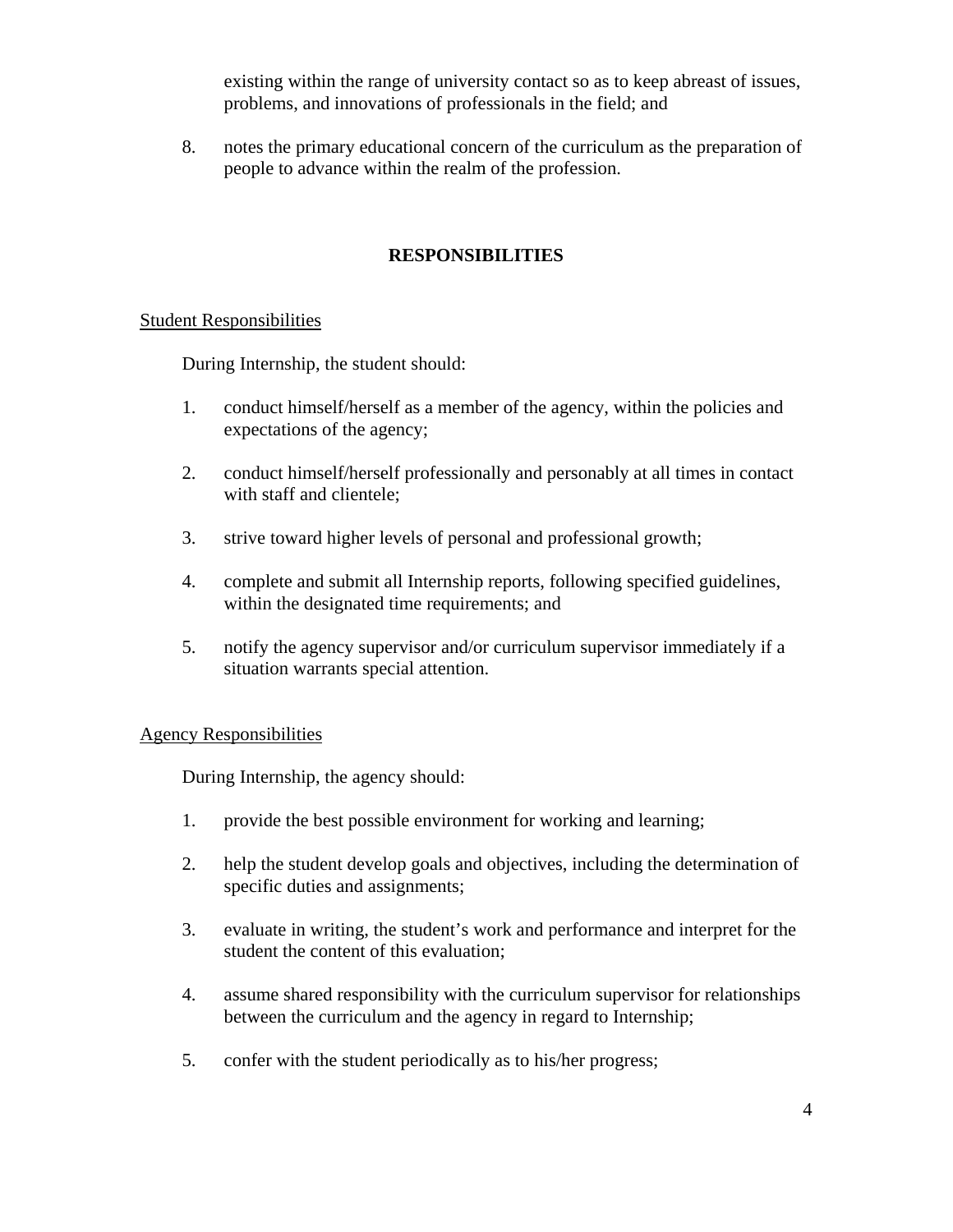- 6. notify the student and curriculum supervisor immediately if a situation warrants special attention; and
- 7. recognize that the student is in a learning role as well as a working role.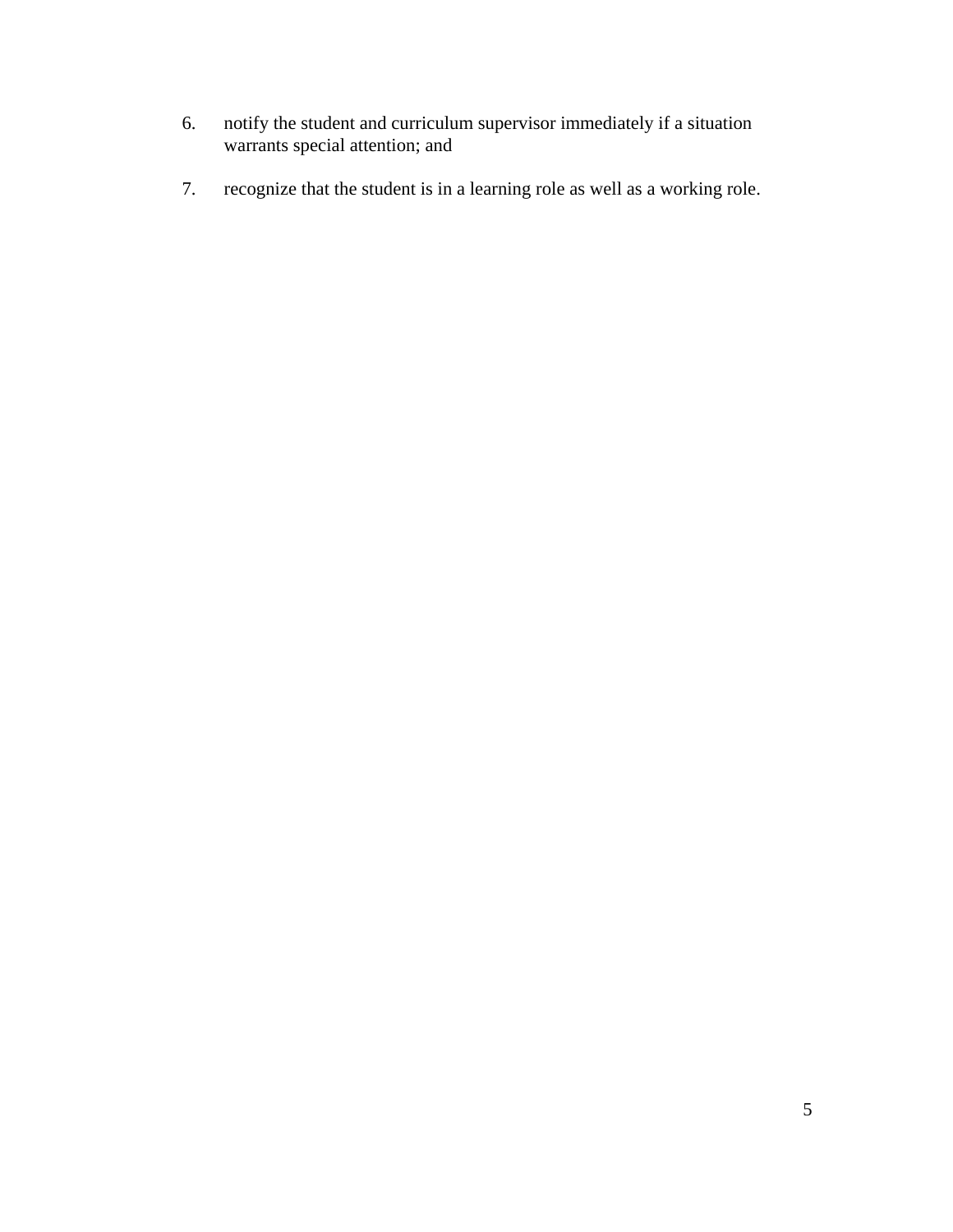### Faculty Advisor Responsibilities

During Internship, the Faculty Advisor should:

- 1. assist the student in setting realistic goals and objectives;
- 2. confer with the student periodically, including when possible, on-site visits, as to his/her progress;
- 3. maintain open communications with the student and agency supervisor so that any problems can be handled effectively for all concerned;
- 4. evaluate all Internship reports and provide appropriate feedback to the student and agency supervisor;
- 5. serve as a resource person for both student and agency supervisor;
- 6. determine the final grade of the student with input from agency supervisor; and
- 7. remove the student from an agency when either the student or the agency is not presently suited to the Internship program.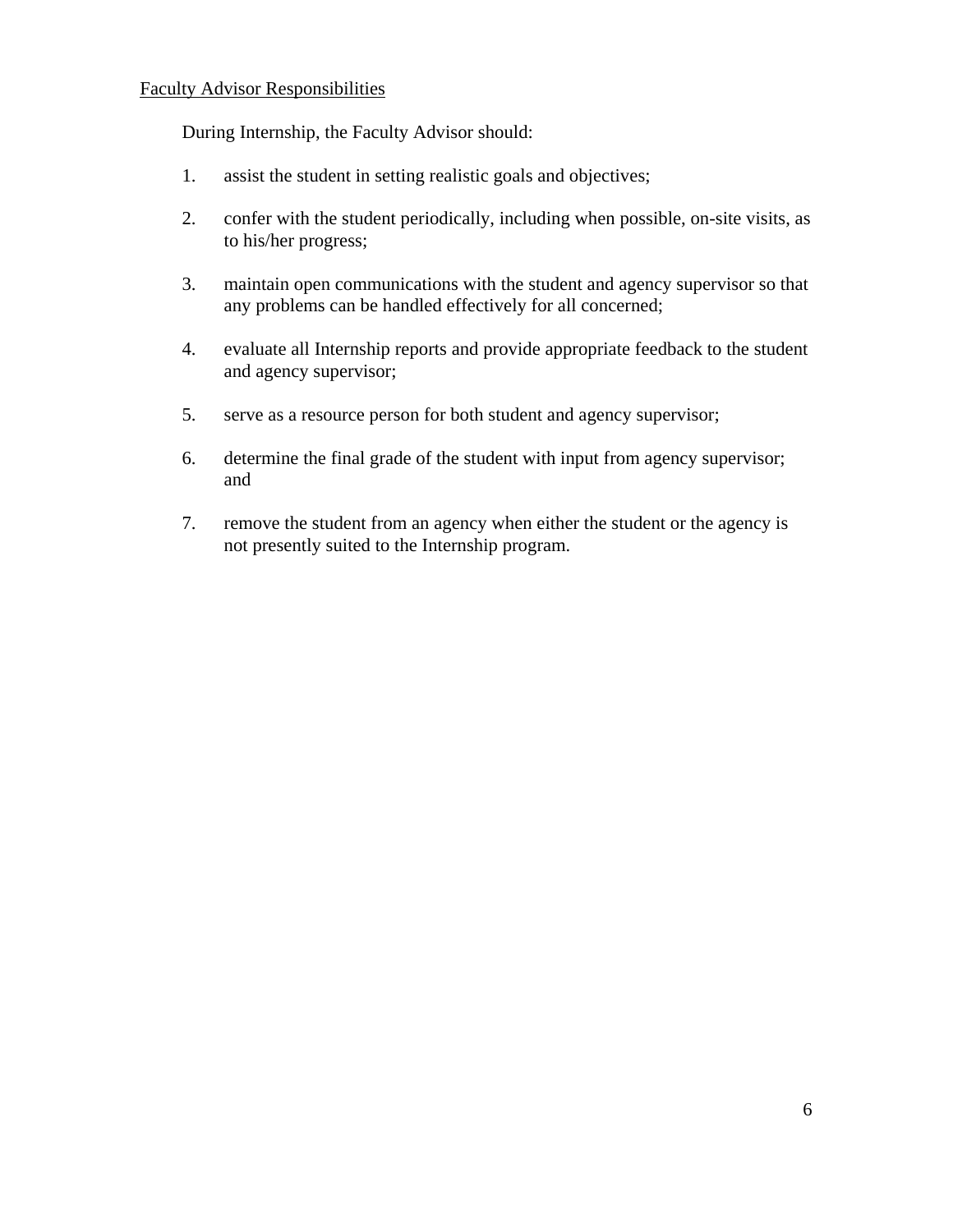## **REQUIREMENTS FOR ELIGIBILITY**

To be eligible to enroll in a Bachelor of Liberal Studies Internship, the following prerequisites must be met:

- 1. The student must have special permission by the College Faculty Advisor;
- 2. Junior or Senior standing; and
- 3. A minimum overall gradepoint average of 2.5.

## **GENERAL POLICIES OF THE INTERNSHIP PROGRAM**

The Internship involves 192 hours (4 hours of experience per credit hour, per week, for the equivalent of one semester). Students must complete: a journal of their daily work experience, a holistic written summary of the internship, and a 10-page library research paper that provides an in-depth analysis of a specific topic within the broad internship experience. Students enrolling in an internship must secure their own experience setting and complete a contract between the student-college-and field supervisor-organization prior to beginning the field experience. The contract must indicate beginning and end dates, name of and signature of field supervisor, location of Internship, general purpose of the Internship, and name of and signature of faculty advisor, and the signature of the student indicating that all rules and regulations of the Internship will be followed. The College of Liberal Studies must approve the Internship contract. Students should maintain close contact with their university advisor at all times. At the conclusion of the experience the student should again gain the signature of completion of the field supervisor and submit their contract, journal, and research paper to their faculty advisor who in turn will grade and sign-off on the completion of the Internship. A student's faculty advisor will sign the Internship grade sheet. Internship credit will be S/U graded.

1. Students may not complete their Internship program at an agency in which they have held a previous position (paid or voluntary).

### Exception:

- a. the Intern position is significantly different in terms of the responsibilities (i.e., supervisory vs. Leadership)
- b. the position is in a significant different program service area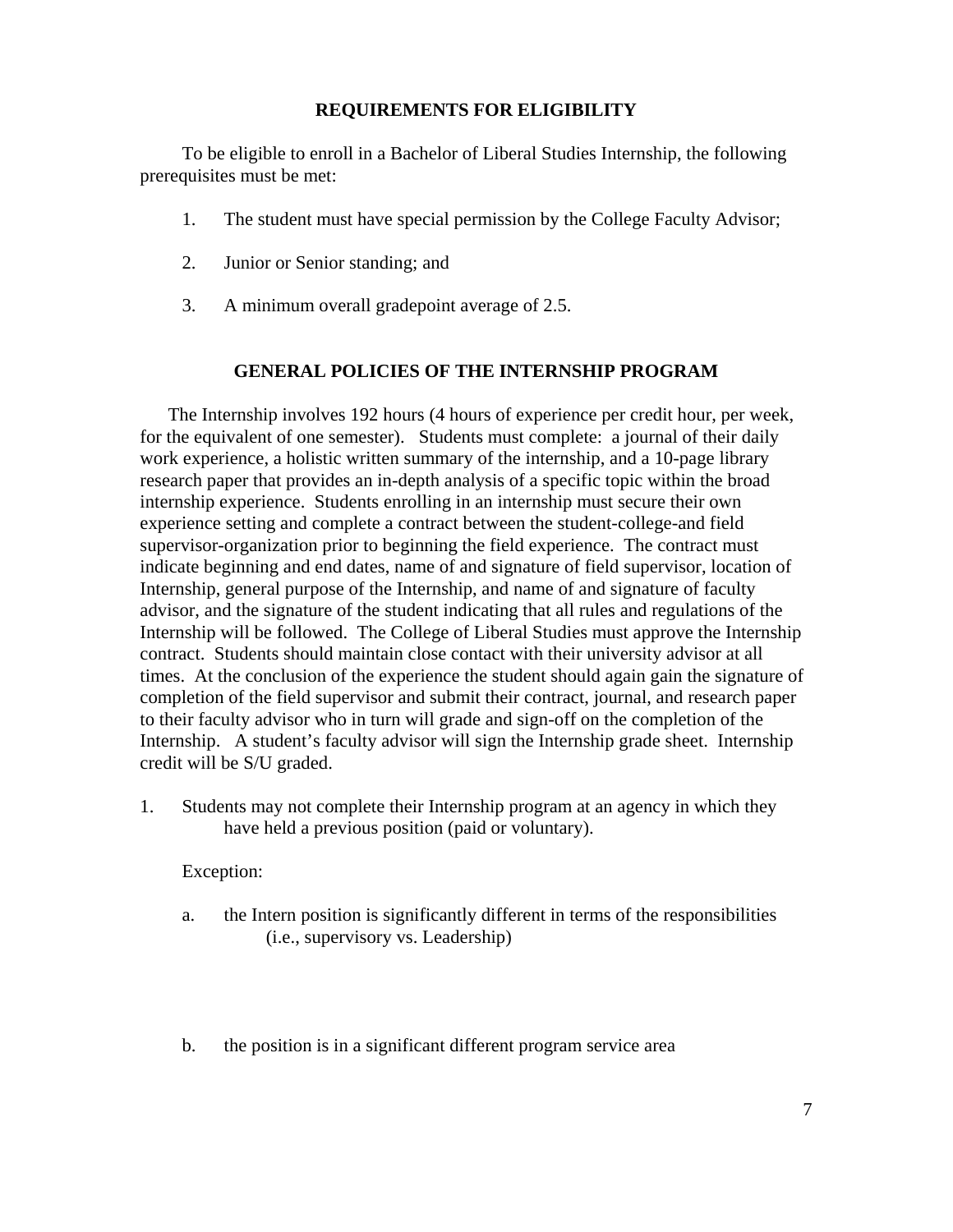If an Intern placement of this type is to be pursued, a letter stating the rationale for seeking such a position should be composed by the student. The letter must be presented to the Faculty Advisor for approval.

- 2. Students not adhering to the announced schedule for advising, interviewing and preliminary placement procedures are subject to non-placement for the semester they desire to complete the Internship.
- 3. All special arrangements for placement with an agency must be approved by the Internship Supervisor prior to agency acceptance.
- 4. Students should be aware that an agency must be approved by the Faculty Advisor prior to the actual placement of the Intern student.
- 5. Students are expected to prepare for the internship by fully understanding the purpose, objectives, and requirements of the Internship program.
- 6. The student is expected to bear all expense incidental to living in the area of the Intern placement and to work out his/her own satisfactory housing arrangements. It is recommended that the student visit the area of placement in advance and arrange living facilities. Agency personnel may frequently be able to assist the student in locating housing possibilities.
- 7. The Intern student may be paid by the agency. This is an option and is determined by the agency. *The amount of compensation should not influence the type or variety of learning experience.*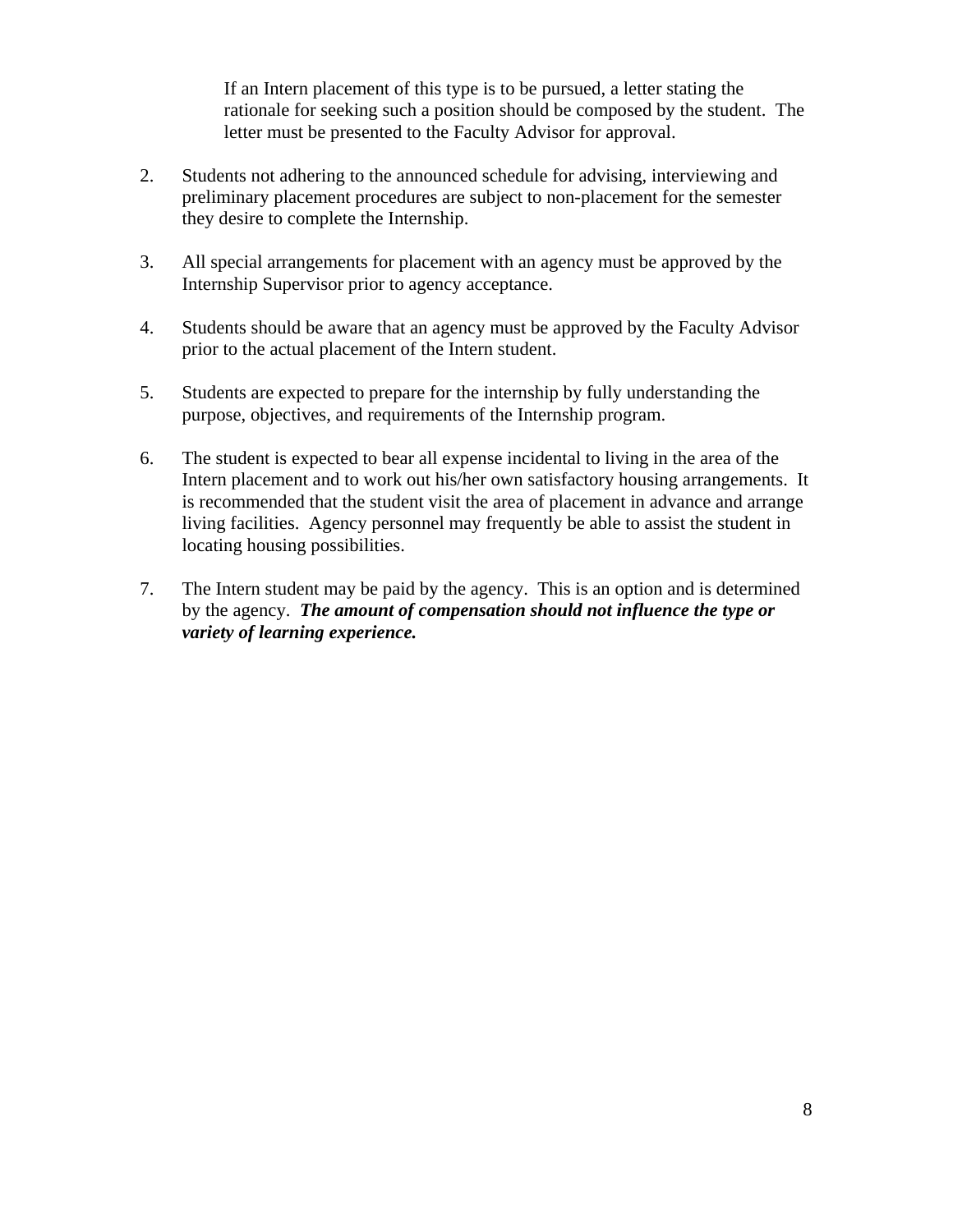# **APPLICATION FOR STUDENT INTERNSHIP LSTD 4950**

|                          | $\begin{tabular}{c} \bf{DATE} \end{tabular}$                   |  |                                                              |  |  |
|--------------------------|----------------------------------------------------------------|--|--------------------------------------------------------------|--|--|
| (PLEASE PRINT!)          |                                                                |  |                                                              |  |  |
|                          |                                                                |  |                                                              |  |  |
|                          |                                                                |  |                                                              |  |  |
|                          |                                                                |  |                                                              |  |  |
| <b>CITY</b>              | STATE ZIP PHONE                                                |  |                                                              |  |  |
|                          |                                                                |  | EXPECTED GRADUATION DATE: DECEMBER___ MAY___ AUGUST___       |  |  |
|                          | DEGREE PROGRAM CONCENTRATION:                                  |  |                                                              |  |  |
|                          | Humanities □ Natural Sciences □ Social Sciences □ Leadership □ |  |                                                              |  |  |
|                          | SEMESTER IN WHICH INTERNSHIP IS TO BE ACCOMPLISHED:            |  |                                                              |  |  |
|                          |                                                                |  |                                                              |  |  |
|                          |                                                                |  | IN WHAT TYPE OF A SETTING DO YOU WISH TO DO YOUR INTERNSHIP: |  |  |
|                          |                                                                |  |                                                              |  |  |
|                          | DO YOU HAVE A SPECIFIC AGENCY PREFERENCE? IF YES, EXPLAIN.     |  |                                                              |  |  |
| <b>GENERAL COMMENTS:</b> |                                                                |  |                                                              |  |  |

9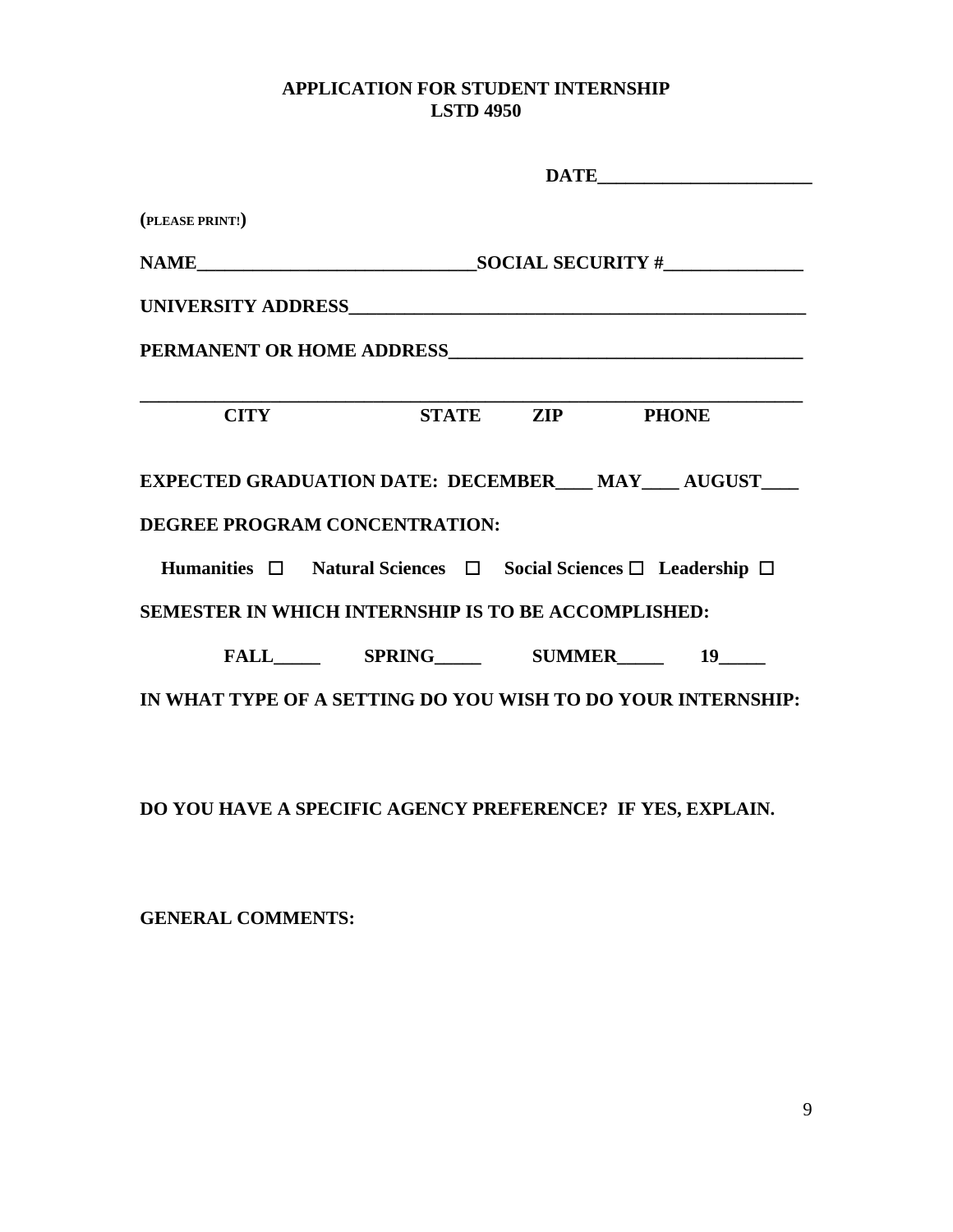# **College of Liberal Studies**

# **UNIVERSITY OF OKLAHOMA**

|    | The following contractual items between _________________________(Intern Student) and                                                                                                         |  |
|----|-----------------------------------------------------------------------------------------------------------------------------------------------------------------------------------------------|--|
|    |                                                                                                                                                                                               |  |
|    | (date) constitutes a working contract for the Intern experience during the ____________                                                                                                       |  |
|    | semester to fulfill _______ semester hours.                                                                                                                                                   |  |
| I. | Agency Relationship with the University of Oklahoma                                                                                                                                           |  |
|    | 1. Carry out periodic conferences with Faculty Advisor.                                                                                                                                       |  |
|    | 2. Complete the final student performance evaluation report and evaluation of the                                                                                                             |  |
|    | special project.<br>3. Cooperate with the Faculty Advisor and/or other representatives of the College<br>of Liberal Studies.                                                                  |  |
|    | II. Status of the University Intern Student at _________________________________<br>(Agency)                                                                                                  |  |
| 1. | Has status of professional staff member and accorded rights and privileges<br>pertaining thereto. This should include coverage by Agency insurance and<br>liability.                          |  |
| 2. | Attend all staff meetings and applicable committee and board meetings.                                                                                                                        |  |
| 3. | Work to uphold the character and image of the agency.                                                                                                                                         |  |
| Ш. |                                                                                                                                                                                               |  |
| 1. | The personal growth and development of the Intern Student is the primary                                                                                                                      |  |
| 2. | concern of the agency in participation in this program.<br>Gains by the agency in supervision and/or savings in leadership expense<br>cannot be motivation for participation in this program. |  |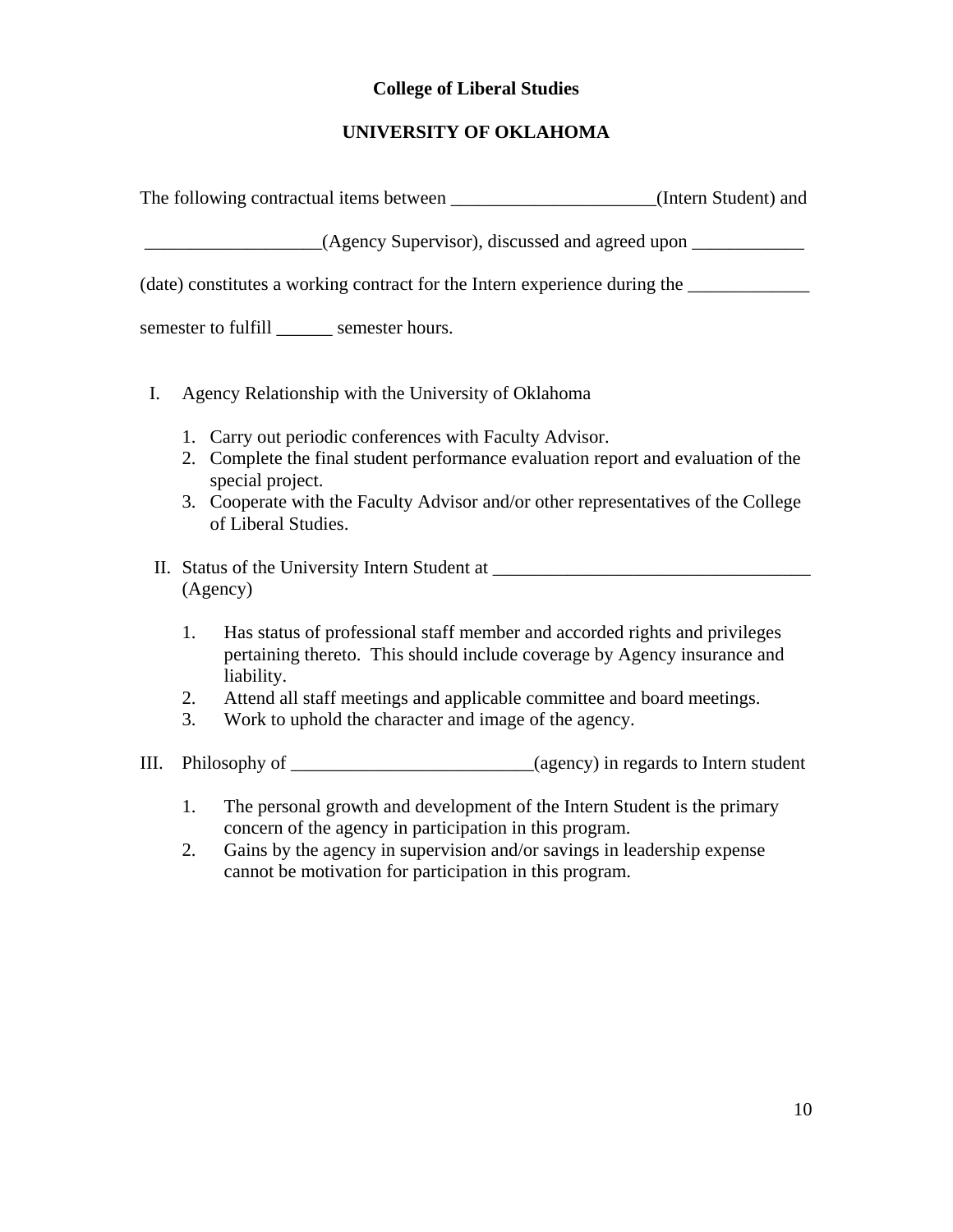### **College of Liberal Studies**

### **UNIVERSITY OF OKLAHOMA**

### **INTERNSHIP CURRICULUM**

### **AGENCY ACCEPTANCE OF INTERNSHIP STUDENT**

This agency hereby accepts the following student for Internship during the time and under the specifications listed below:

**Name of Student**\_\_\_\_\_\_\_\_\_\_\_\_\_\_\_\_\_\_\_\_\_\_\_\_\_\_\_\_\_\_\_\_\_\_\_\_\_\_\_\_\_\_\_\_\_\_\_\_\_\_\_\_\_\_\_\_\_

**Starting Date**\_\_\_\_\_\_\_\_\_\_\_\_\_\_\_\_\_\_ **Terminating Date**\_\_\_\_\_\_\_\_\_\_\_\_\_\_\_\_\_\_ **Number of hours per week student will work**\_\_\_\_\_\_\_\_\_\_\_\_\_\_\_\_\_\_\_\_\_\_\_\_\_\_\_\_\_\_\_\_\_ **Salary per week (if any)**\_\_\_\_\_\_\_\_\_\_\_\_\_\_\_\_\_\_\_\_\_\_\_\_\_\_\_\_\_\_\_\_\_\_\_\_\_\_\_\_\_\_\_\_\_\_\_\_\_\_\_

**General description of assignment:**

Intern Advisor College of Liberal Studies (Agency Supervisor) University of Oklahoma 1610 Asp Ave., Suite 108 Norman, OK 73072-6405 (Title or Position)

**To be returned to: Please print or type:** 

\_\_\_\_\_\_\_\_\_\_\_\_\_\_\_\_\_\_\_\_\_\_\_\_\_\_\_\_\_\_\_\_\_\_\_\_

\_\_\_\_\_\_\_\_\_\_\_\_\_\_\_\_\_\_\_\_\_\_\_\_\_\_\_\_\_\_\_\_\_\_\_\_

\_\_\_\_\_\_\_\_\_\_\_\_\_\_\_\_\_\_\_\_\_\_\_\_\_\_\_\_\_\_\_\_\_\_\_\_

\_\_\_\_\_\_\_\_\_\_\_\_\_\_\_\_\_\_\_\_\_\_\_\_\_\_\_\_\_\_\_\_\_\_\_\_

\_\_\_\_\_\_\_\_\_\_\_\_\_\_\_\_\_\_\_\_\_\_\_\_\_\_\_\_\_\_\_\_\_\_\_\_

Agency

(Agency Address)

(City, State, ZIP)

(Agency Phone #)

Signature (Date)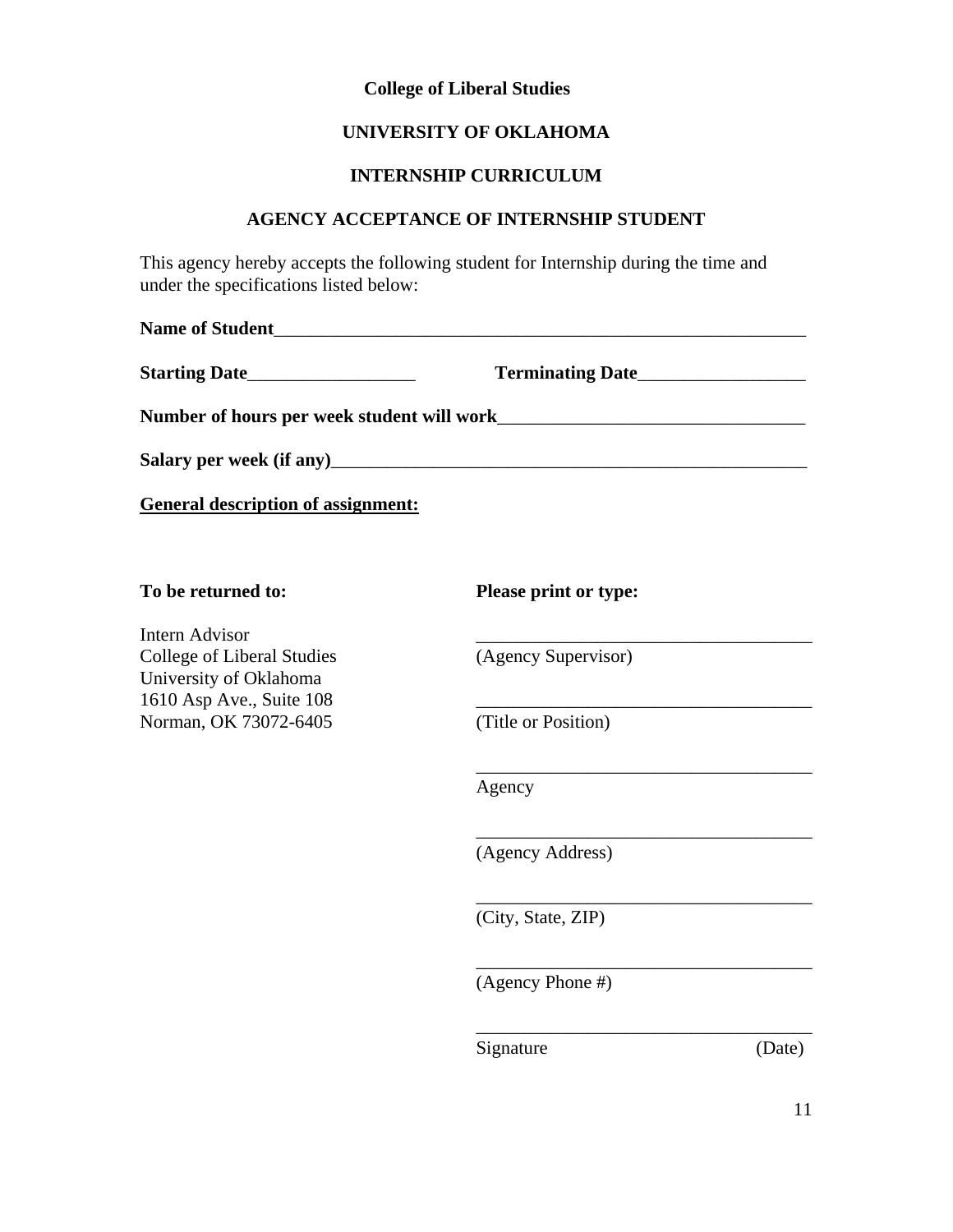## **College of Liberal Studies UNIVERSITY OF OKLAHOMA**

## **FINAL EVALUATION OF INTERNSHIP**

| Name of Internship Student   |       |  |  |  |
|------------------------------|-------|--|--|--|
| Circle One: LSTD 4950 / 5950 |       |  |  |  |
|                              |       |  |  |  |
|                              | Title |  |  |  |
|                              |       |  |  |  |

#### INSTRUCTIONS:

This evaluation should be completed with care and fairness in the interest of the student. The purpose of this evaluation is fourfold:

- 1. To provide the student with an awareness of his/her strengths and weaknesses as related to the pursuit of an individual career.
- 2. To provide the student with evaluative feedback concerning performance of his/her responsibilities in this assignment.
- 3. To provide suggestions for improving performance and correcting deficiencies.
- 4. To help the Faculty Advisor determine a satisfactory/unsatisfactory assessment of the student's performance.

The evaluation process is considered extremely important. Therefore, the student has also been instructed to complete a self-evaluation utilizing this same form. It is suggested that both supervisor and student complete these evaluations independently and then discuss them jointly in an evaluation conference. It is extremely difficult to eliminate the subjectivity of such evaluative forms. Therefore, please exercise your best personal judgment in completing this evaluation. The evaluation is divided into three parts: A, B, and C. Part C is optional.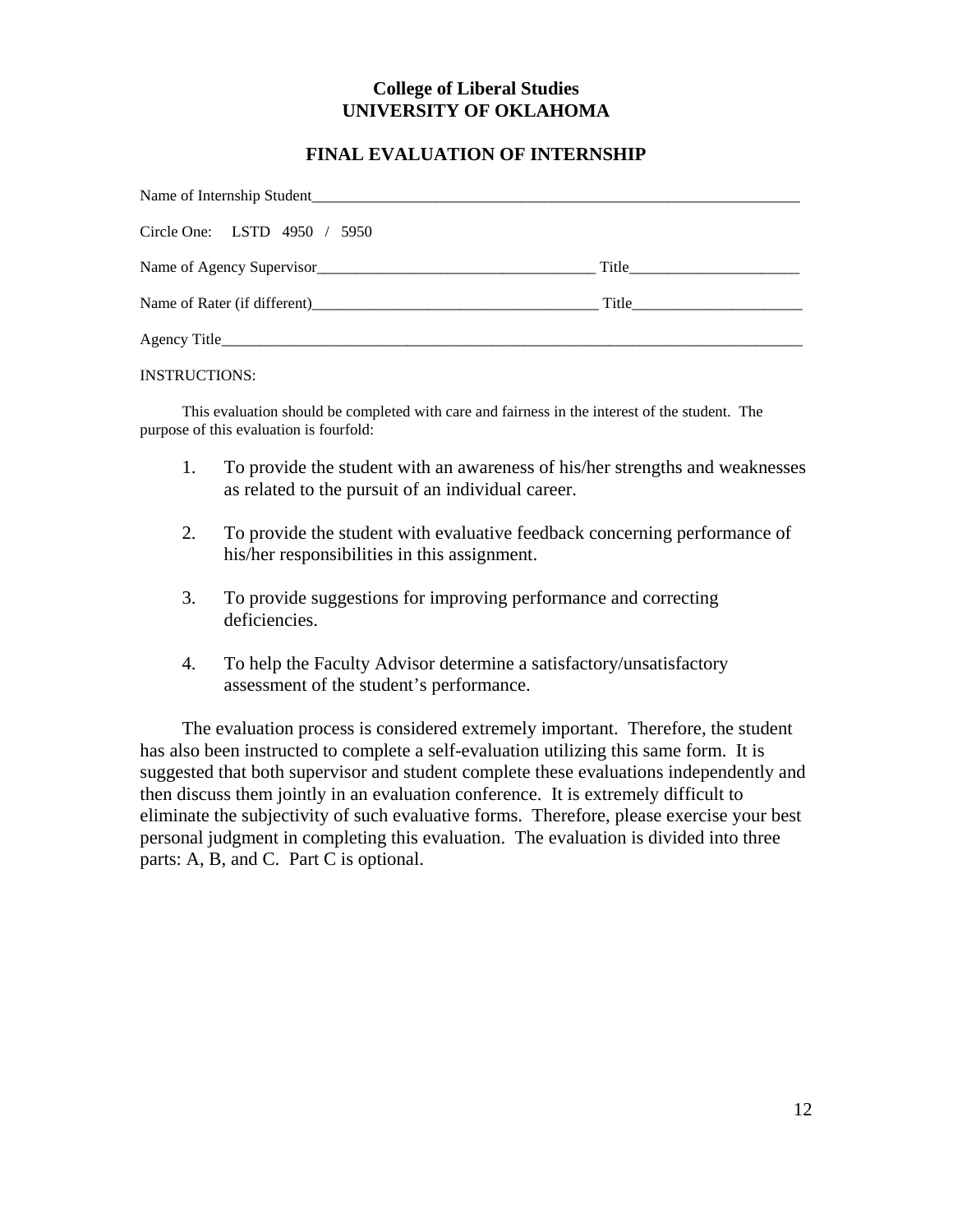## **Final Evaluation - Part A**

Reflect upon the student's work this semester and make an honest judgment in each category. Descriptive phrases and words have included to provide a clearer understanding of each area. Check the column which best describes the impression the student has made to date. Please be specific when completing the "Strong Points" and "Suggestions for Improvement" categories. An "Additional Comments" category is also provided for further edification.

|                                   |  | Below Average Average Above Average | No Opportunity<br>to Observe |
|-----------------------------------|--|-------------------------------------|------------------------------|
| <b>Individual Characteristics</b> |  |                                     |                              |

A. *Personal Appearance*: Appropriately dressed; well groomed.

Strong Points:

Suggestions for Improvement:

Additional Comments:

B. *Dependability:* Reliable, punctual; able to meet schedules, follow through and attend to instructions; promptness of reporting absence, tardiness, and time off for illness or personal business.

Strong Points:

Suggestions for Improvement:

Additional Comments:

C. *Initiative:* Able to think and work independently; looks for and finds meaningful work; self-starter.

Strong Points:

Suggestions for Improvement: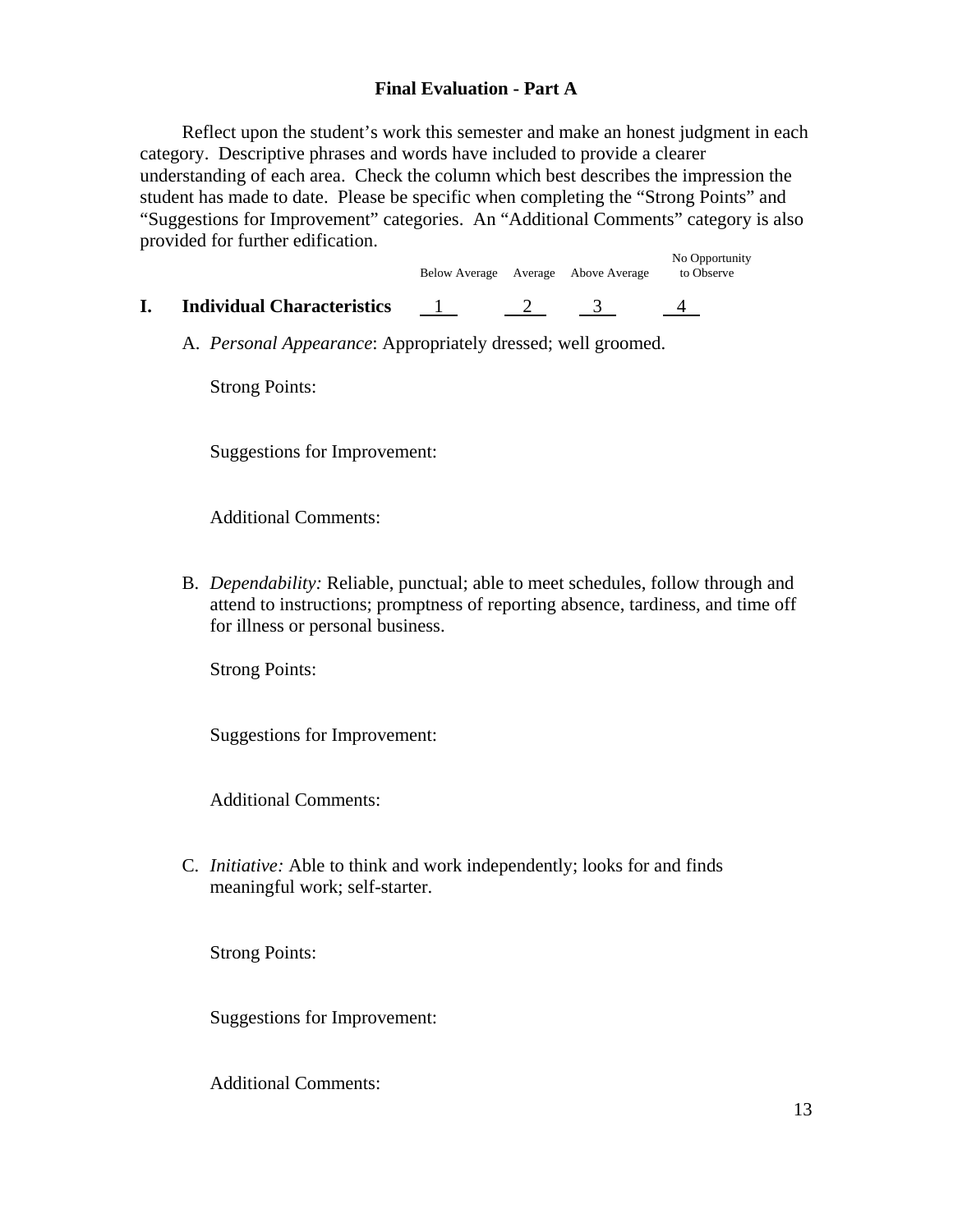D. *Writing Ability and Oral Expression:* Degree of skill and ability in expressing thoughts on paper, reports, projects, command of language and ability to communicate with others.

Strong Points:

Suggestions for Improvement:

Additional Comments:

D. *Personality:* Enthusiastic; courteous and tactful; friendly; displays a concern for others; displays a sense of humor; able to comply with established procedures and policies.

Strong Points:

Suggestions for Improvement:

Additional Comments:

E. *Ability to Accept Criticism:* Is willing to accept suggestions, direction and critical evaluation; is critical of own performance and quality of work; works to improve performance following suggestions.

Strong Points:

Suggestions for Improvement: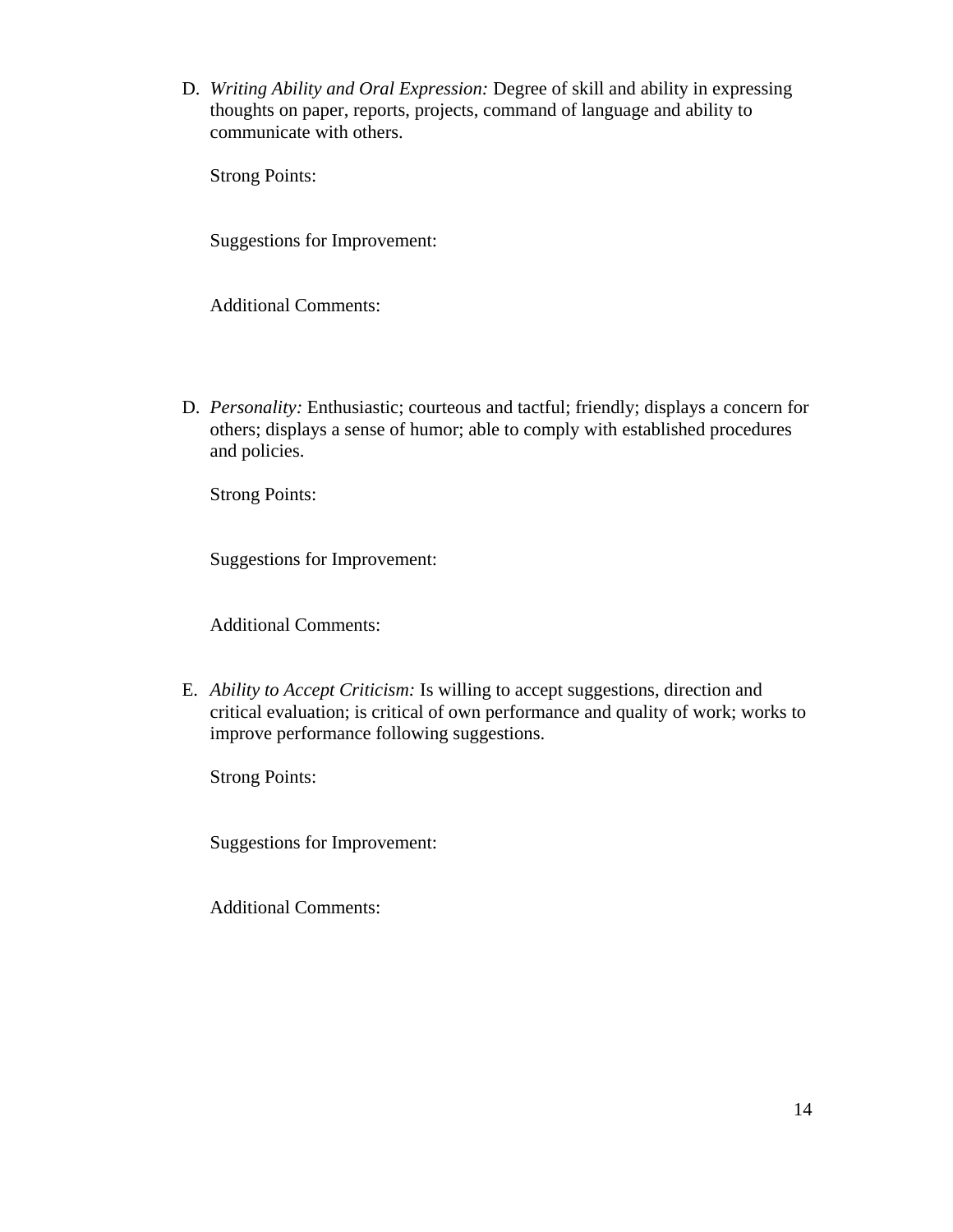- No Opportunity Below Average Average Above Average **II.** Professional Characteristics: 1 2 3 4
	- A. Knowledge of Position: Displays an operational knowledge of the skills and duties required to perform in this position, commensurate with educational level.

Strong Points:

Suggestions for Improvement:

Additional Comments:

B. Leadership: Conducts self well before groups, displays flexibility and ability to make decisions, displays mature judgment.

Strong Points:

Suggestions for Improvement:

Additional Comments:

C. Creativity: Displays imagination; uses physical and human resources well; generates and implements new ideas.

Strong Points:

Suggestions for Improvement: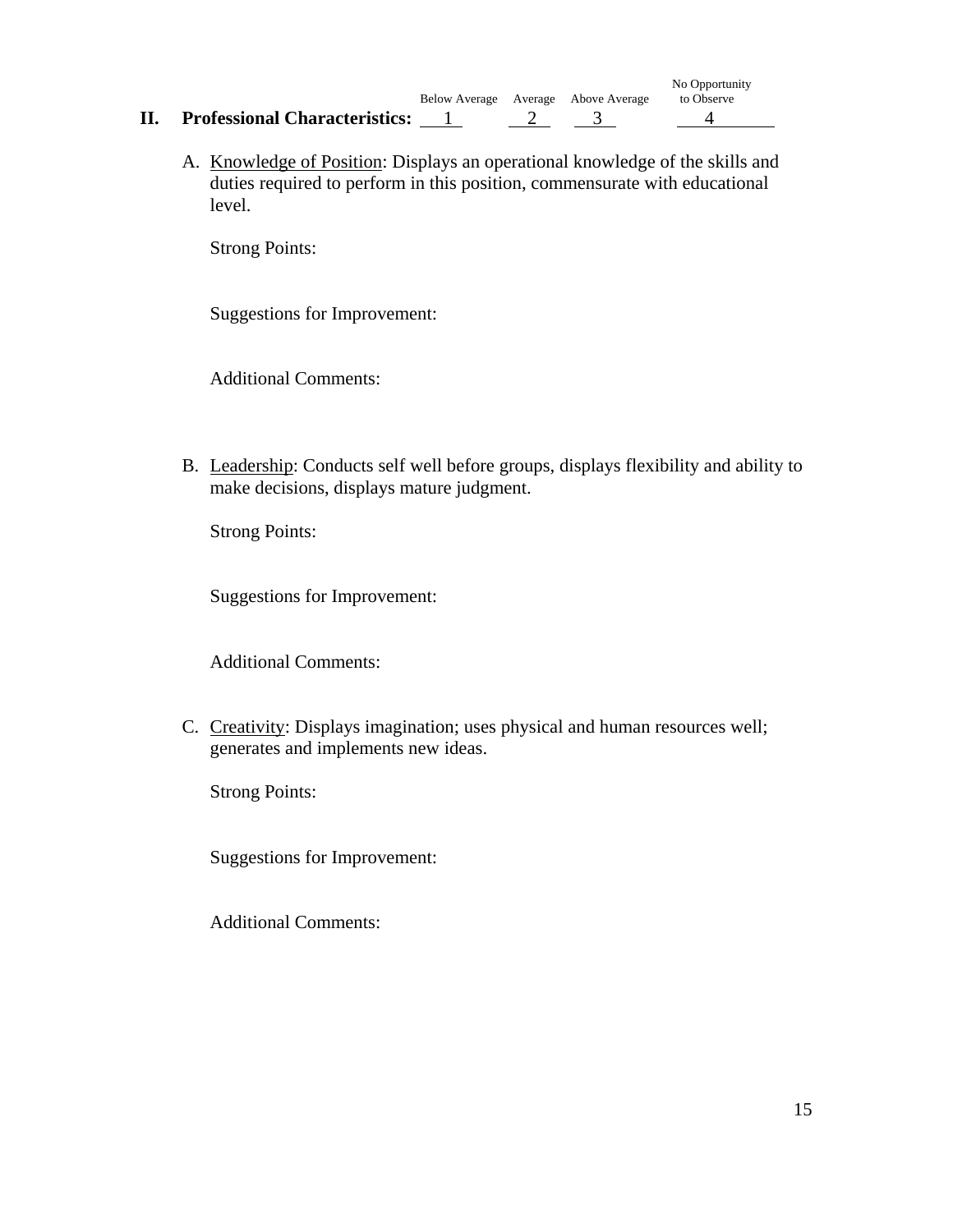D. Judgment: Possess common sense, distinguishes important from unimportant; evaluates the problem before making a decision; tact.

Strong Points:

Suggestions for Improvement:

Additional Comments:

E. Commitment: Displays zeal for the profession; accepts assignments willingly; shows desire to learn; active in professional organizations.

Strong Points:

Suggestions for Improvement:

Additional Comments:

F. Relationships: Communicates well with other employees; relates well with public (clients) and/or other agencies; demonstrates consideration for other viewpoints. Strong Points:

Suggestions for Improvement: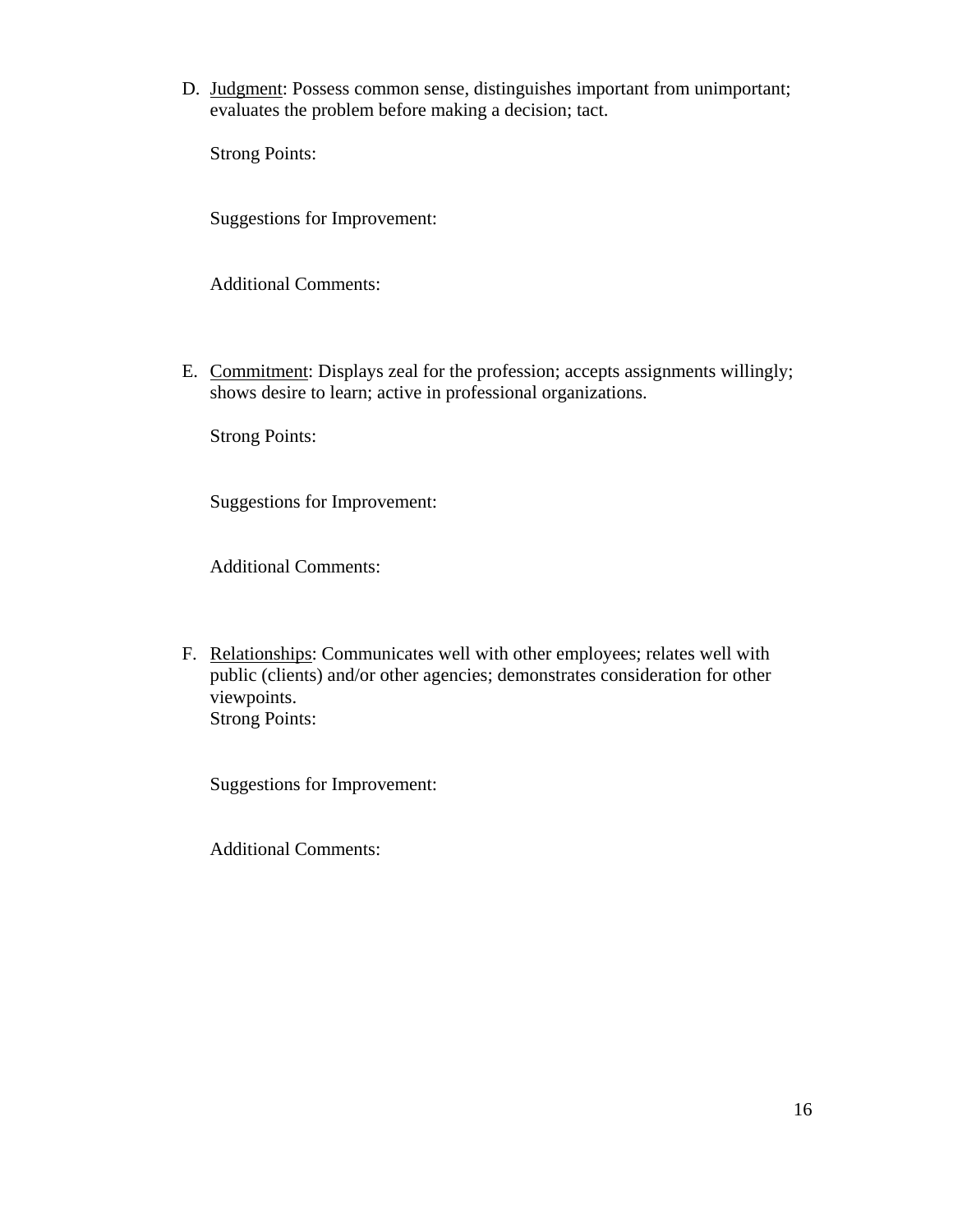## **Final Evaluation - Part B**

### **Overall Performance:**

Consider total performance on the basis of job requirements, assignments, and objectives. Consider evidence of movement toward resolution of problems and quality of end results.

**Rater's Comments:**

Rater's Signature\_\_\_\_\_\_\_\_\_\_\_\_\_\_\_\_\_\_\_\_\_\_\_\_\_\_\_\_\_\_\_\_\_\_\_\_\_\_\_

Student's Signature\_\_\_\_\_\_\_\_\_\_\_\_\_\_\_\_\_\_\_\_\_\_\_\_\_\_\_\_\_\_\_\_\_\_\_\_\_

Date of Evaluation\_\_\_\_\_\_\_\_\_\_\_\_\_\_\_\_\_\_\_\_\_\_\_\_\_\_\_\_\_\_\_\_\_\_\_\_\_\_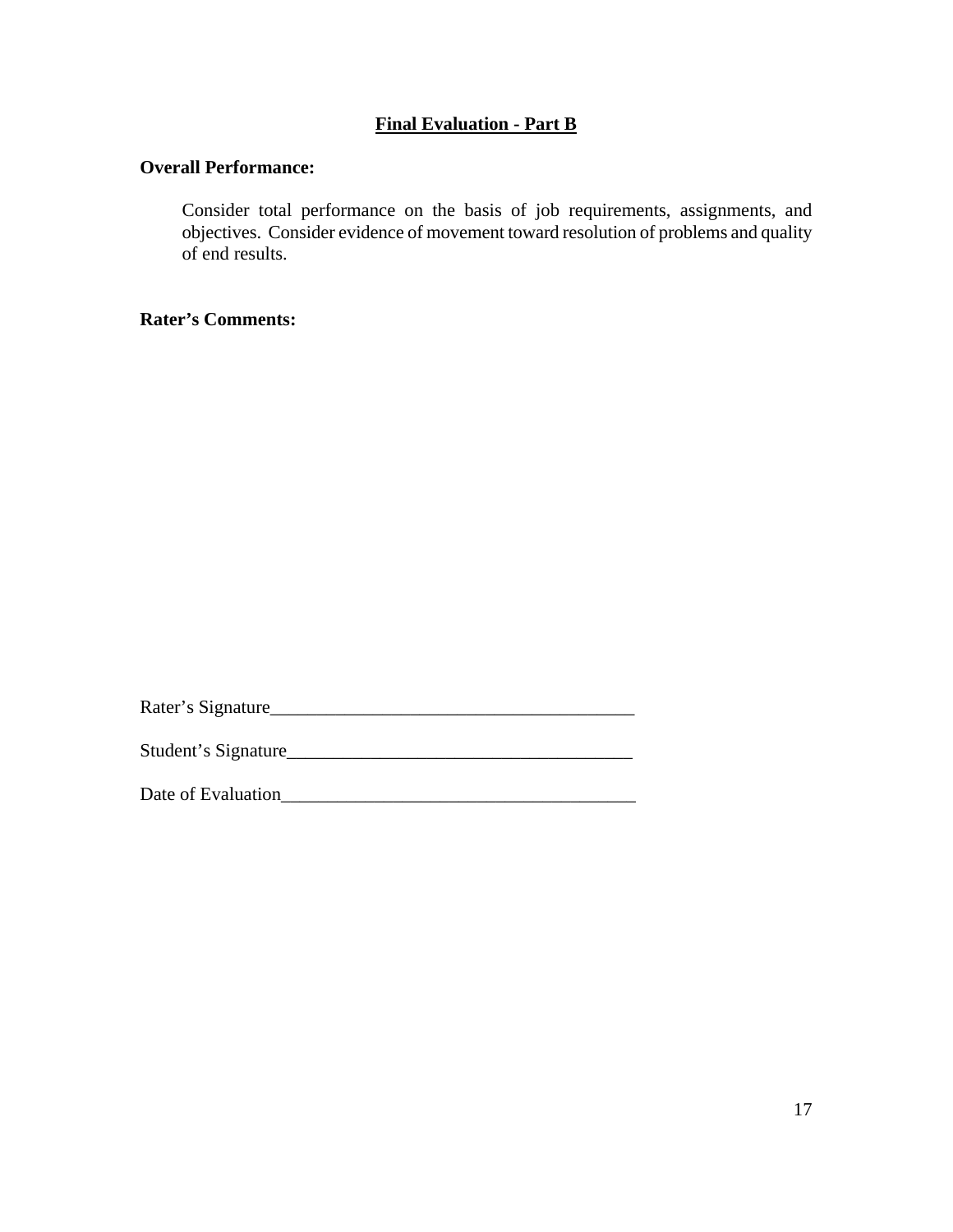### **STUDENT EVALUATION OF INTERNSHIP SITE**

Instructions: Please rate the strengths and weaknesses of the site in terms of meeting your needs as an intern. Use the following scale: 1 - Excellent 2 - More than adequate 3 - Adequate

4 - Fair 5 - Poor 5 - Poor 6 - NA (Not Applicable)

If you feel you need to be more specific, please include comments under each area.

| 1. Acceptance of you as a functional member of the staff; willingness to integrate you into all<br>appropriate levels in activities, programs and projects.<br><b>Comments:</b>                                       |
|-----------------------------------------------------------------------------------------------------------------------------------------------------------------------------------------------------------------------|
| 2. Provision of relevant experiences in administration, supervision, and leadership.<br><b>Comments:</b>                                                                                                              |
| 3. Cooperation of agency staff to provide professional growth experiences through training<br>programs, seminars and similar activities.<br><b>Comments:</b>                                                          |
| 4. Provision of assistance in helping; you meet your personal and professional goals and<br>objectives.<br><b>Comments:</b>                                                                                           |
| 5. Possession of resources essential to the preparation of professionals (library, equipment,<br>supplies, etc.).<br><b>Comments:</b>                                                                                 |
| 6. Employment of qualified, professional staff with demonstrated capability to provide<br>competent supervision.<br><b>Comments:</b>                                                                                  |
| 7. Adequate scheduling of conferences with you and ongoing evaluation of your performance,<br>followed-up by brief written progress reports.<br><b>Comments:</b>                                                      |
| 8. Allowance for relating classroom theory to practical situations.<br><b>Comments:</b>                                                                                                                               |
| 9. Location in reasonable proximity to campus.<br><b>Comments:</b>                                                                                                                                                    |
| 10. Willingness to listen to whatever suggestions or recommendations you might offer, and<br>willingness to discuss them with you, explaining the rationale for their acceptance or<br>rejection.<br><b>Comments:</b> |

#### PLACE ADDITIONAL COMMENTS ON THE BACK OF THIS SHEET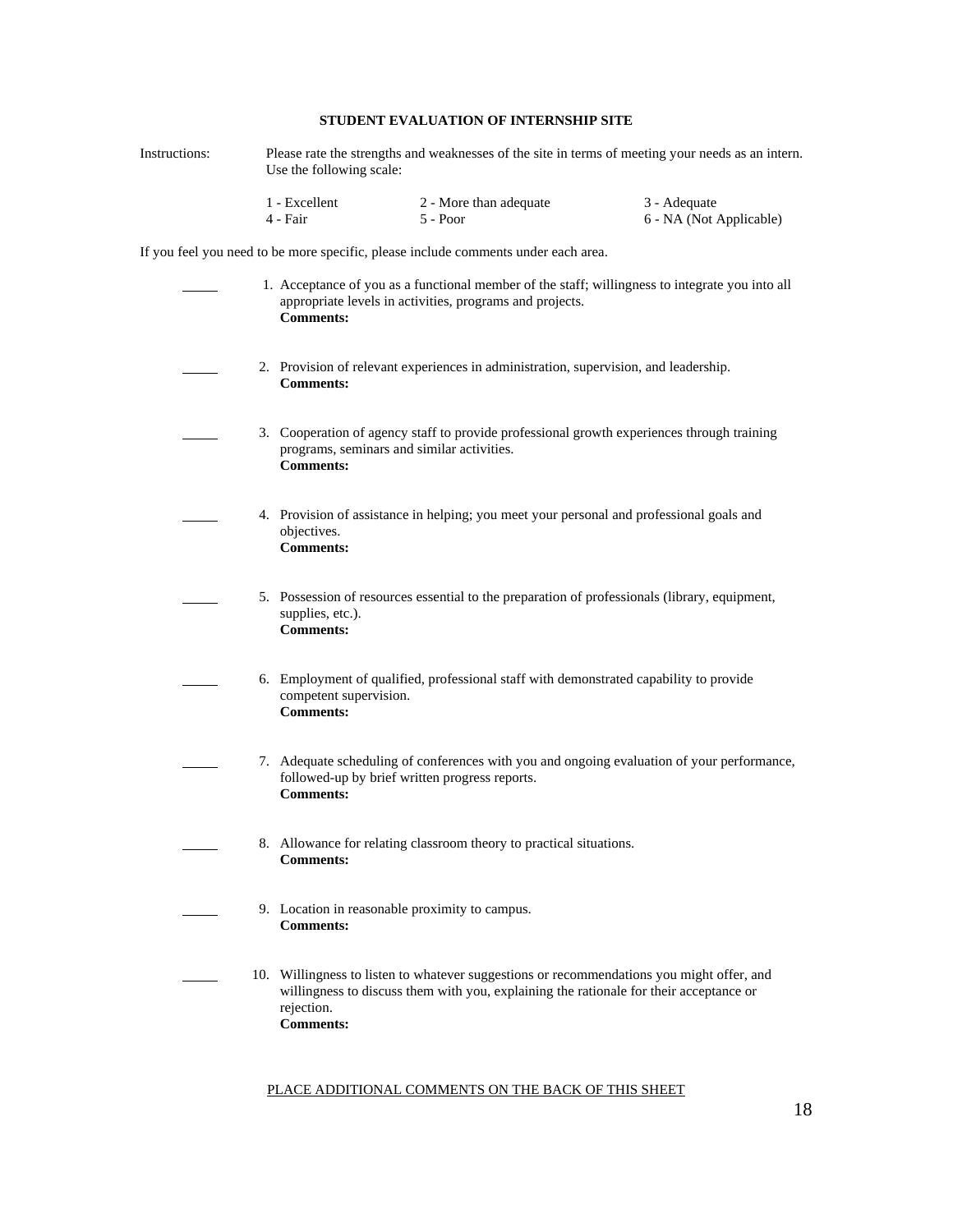### **STUDENT EVALUATION OF AGENCY SUPERVISOR**

| Instructions: | Please evaluate the quality of the supervision you received during the Internship period. Please<br>rate on the following items, but include other information you feel pertinent under Additional<br>Comments. Use the following scale: |                                                                     |                                                                                             |  |                                         |
|---------------|------------------------------------------------------------------------------------------------------------------------------------------------------------------------------------------------------------------------------------------|---------------------------------------------------------------------|---------------------------------------------------------------------------------------------|--|-----------------------------------------|
|               | 1 - Excellent<br>4 - Fair                                                                                                                                                                                                                |                                                                     | 2 - More than adequate<br>5 - Poor                                                          |  | 3 - Adequate<br>6 - NA (Not Applicable) |
|               |                                                                                                                                                                                                                                          |                                                                     | If you feel you need to be more specific, please include comments under each area.          |  |                                         |
|               |                                                                                                                                                                                                                                          |                                                                     |                                                                                             |  |                                         |
|               |                                                                                                                                                                                                                                          | 1. Interest in you as a person and as a student<br><b>Comments:</b> |                                                                                             |  |                                         |
|               | 2.                                                                                                                                                                                                                                       | <b>Comments:</b>                                                    | Willingness to discuss the full range of your activities at the site.                       |  |                                         |
|               |                                                                                                                                                                                                                                          | <b>Comments:</b>                                                    | 3. Ability to respond to your problems and to help you work toward solutions.               |  |                                         |
|               | 4.                                                                                                                                                                                                                                       | Number of conferences.<br><b>Comments:</b>                          |                                                                                             |  |                                         |
|               | 5.                                                                                                                                                                                                                                       | Quality of conferences.<br><b>Comments:</b>                         |                                                                                             |  |                                         |
|               | 6.                                                                                                                                                                                                                                       | <b>Comments:</b>                                                    | Adequacy of arrangements made to orient you to the site.                                    |  |                                         |
|               | 7.                                                                                                                                                                                                                                       | <b>Comments:</b>                                                    | Sensitivity to your needs in accomplishing your objectives.                                 |  |                                         |
|               | 8.                                                                                                                                                                                                                                       | <b>Comments:</b>                                                    | Expression of encouragement and sincerity.                                                  |  |                                         |
|               | 9.                                                                                                                                                                                                                                       | <b>Comments:</b>                                                    | Understanding of philosophy and practices in the profession.                                |  |                                         |
|               |                                                                                                                                                                                                                                          | and within you.<br><b>Comments:</b>                                 | 10. Flexibility in arranging for your tasks in light of changing situations within the site |  |                                         |